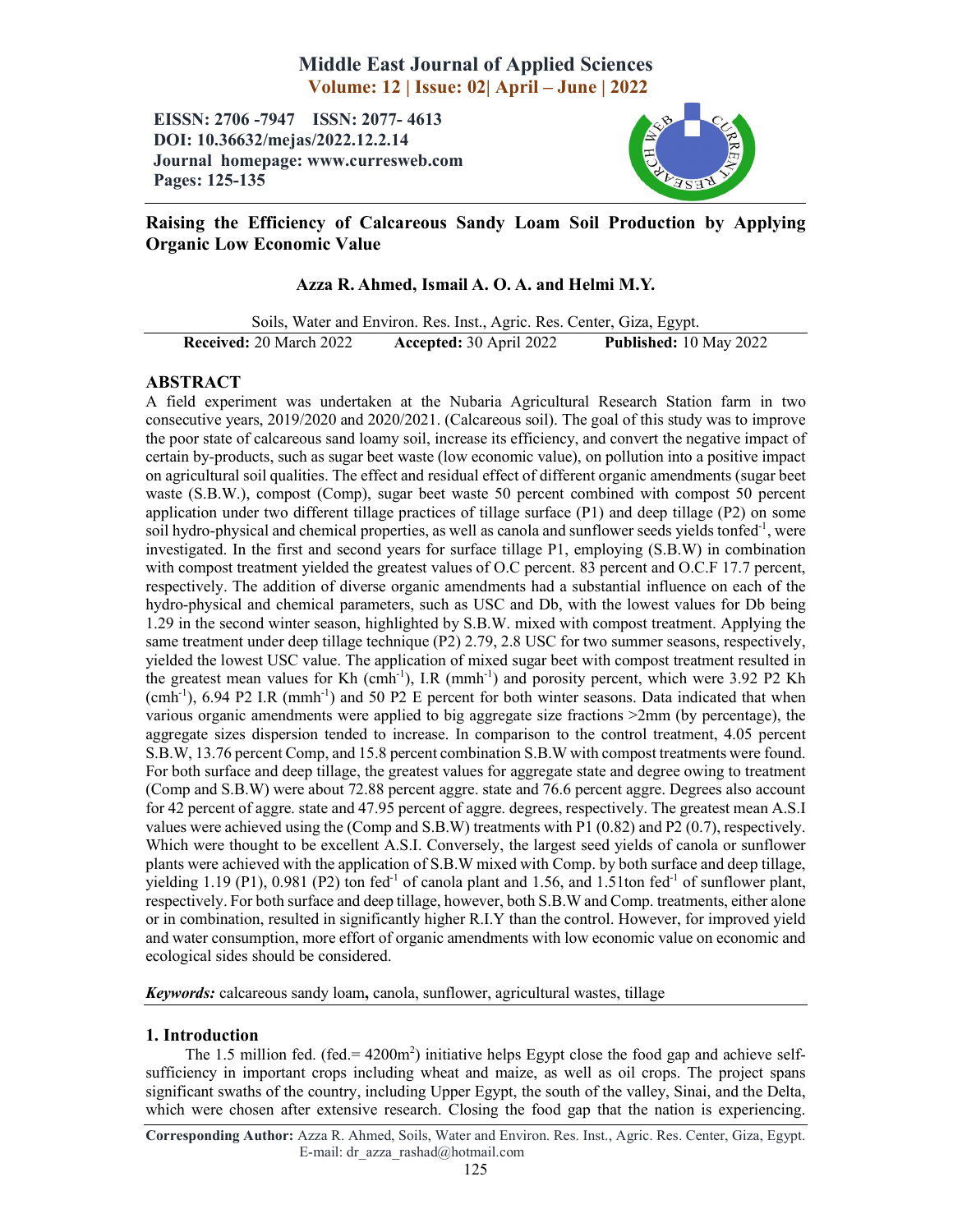Improving the physical and chemical qualities of calcareous lands, improving the efficiency of development, increasing the productivity of calcareous soils, and attempting to attain Egyptian oil crop self-sufficiency (for example, sunflower and canola).

In Egypt, agricultural soil is the most essential component in agricultural productivity. It was only natural to cultivate additional land, whether sand or limestone desert. In terms of physical and chemical qualities, water behavior, and fertility, these soils are deficient. One of the most prevalent procedures for improving soil physical qualities has been the addition of organic materials of diverse sources to the soil Azza Ahmed (2018) and Celik *et al.,* (2004).

The application of soil supplements, such as compost, to calcareous soil improved the physical and chemical qualities of the soil. Manufacturing waste by-products, which turn factory waste's detrimental influence on the environment into a positive effect on improving the bad conditions of limestone soils, are a necessary environmental voice. Sugar beet leftovers, for example, are among these wastes.

The canola plant is one of the newest crops for the production of oilseeds, and it is drought resistant in dry places, as well as having low nutritional needs, particularly in sandy calcareous soils. Because these soils are less fertile and generate relatively good economic yields with little NPK fertilizer when combined with compost, canola growing in these soils is beneficial (Awaad *et al.,* 2009).

Sunflowers are oilseed plants that produce oil that is rich in essential fatty acids, the majority of which are polyunsaturated. Sunflower oil is made up of polyunsaturated fats like linoleic acid (which makes up 59 percent of the total) and monounsaturated fats like oleic acid (which makes up the rest) (30 percent of the total).

Since 2017, sunflower farming has been improved to boost production in order to fulfill rising customer demand for sunflower oil. (Hélène *et al.,* 2017; Rauf *et al.,* 2017).

The goal of this study is to improve the efficiency of poor calcareous loam sand soil as well as to convert the negative effects of various by-products, such as sugar beet wastes low economic value on pollution, to a positive impact.

### 2. Materials and Methods

During the winter, Canola, and summer seasons sun flower  $2019/2020 \& 2020/2021$ , a research study was done on the farm of Nubaria Agricultural Research Station (calcareous sandy loam soil). With four replicates, the experimental design was set up in a split plot. To examine the impact of the applied treatments on improving calcareous soil productivity, the main plots were tillage and the amendment treatments were sub-main plots.

To determine the study's goal, the experiment was repeated in the same place in 2020/2021 and summer 2021. Tables (1, 2, and 3) show some physical and chemical parameters of the original tested soil and organic amendment, respectively. According to Black *et al.* (1965), soil characteristics were determined Klute, (1965)

| Experimental Soil depth Mechanical analysis Soil UCS Kh |               |                                                                     |  |  | -IR                   | A.W |
|---------------------------------------------------------|---------------|---------------------------------------------------------------------|--|--|-----------------------|-----|
| vear                                                    | <sub>cm</sub> | Sand % Silt % Clay % texture ton $Ft^2$ Cm $h^{-1}$ mm $h^{-1}$ (%) |  |  |                       | (%) |
| 2019/20                                                 | $0-30$        | 55.71 25.11 19.18 S.L 3.93                                          |  |  | 1.94 4.56 46.91 25.13 |     |

Table 1: Some soil physical analysis of the investigated soil.

UCS: Unconfined compressive strength (ton  $Ft^{-1}$ ).  $K_h$ : Hydraulic conductivity cmhr<sup>-1</sup>. IR: Infiltration rate mmhr<sup>-1</sup>. E: Total porosity  $(\% )$ . A.W: Available water  $(\% )$ . S.L: Sandy loam.

Table 2: Some soil chemical analysis of the investigated site for two experimental winter and summer seasons.

| Experimental | Soil  | Soil               | E.C  |             |      | Available macronutrients (ppm) Total O.M CaCO3 |    |               |                    |
|--------------|-------|--------------------|------|-------------|------|------------------------------------------------|----|---------------|--------------------|
| vear         | depth | $pH(1:2.5)$ (ds/m) |      | $\mathbf N$ |      |                                                | N% | $\frac{0}{0}$ | $\frac{0}{\alpha}$ |
| 2019/2020    |       |                    | 2.18 |             | 2.68 |                                                |    |               | 22.8               |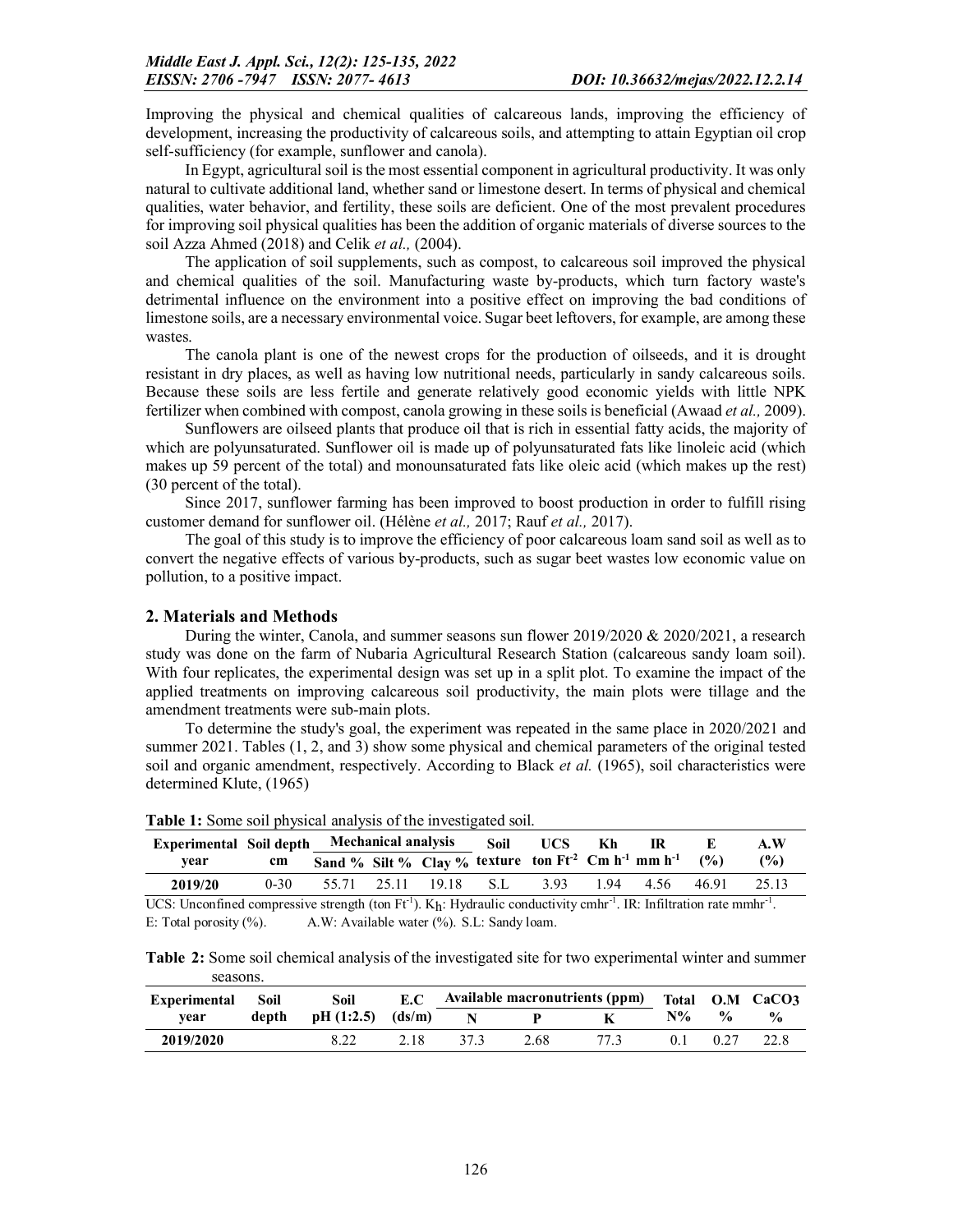| <b>Amendments</b> | pН<br>1:10 | E.C<br>(dSm <sup>-1</sup> ) | OС<br>$\frac{0}{0}$ | Total N<br>$\frac{0}{0}$ | $\mathbf{C/N}$<br>ratio | <b>Total P</b><br>$\frac{0}{0}$ | <b>Total K</b><br>$\frac{0}{0}$ |
|-------------------|------------|-----------------------------|---------------------|--------------------------|-------------------------|---------------------------------|---------------------------------|
| Compost           | 7.30       | 3.1                         | 23.43               | 1.38                     | 16.97                   | 0.62                            | 1.70                            |
|                   | pН         | E.C                         | OС                  | Total N                  | $\mathbf{C/N}$          |                                 | <b>Total K</b>                  |
|                   | 1:10       | $(dSm^{-1})$                | $\frac{0}{0}$       | $\frac{6}{9}$            | ratio                   | $\frac{0}{0}$                   | $\frac{6}{9}$                   |
| Sugar beet waste  | 7.2        | 2.95                        | 34.3                | 3.3                      | 10.24                   | 0.50                            | 3.8                             |

Table 3: Chemical analysis of used organic amendments samples.

#### 2.1. Experimental treatments

Treatments for tillage: surface tillage (zero – 30) and deep tillage (zero – 60) the kind of treatments 1- sugar beet waste (outperform or liming on its own and applied by 6 tonfed-1, 2- compost applied as 8 ton fed and combine of compost with sugar beet waste by applied 50% from each of them. Three adjustments were ground to less than 5mm and applied based on their O.C percent content. Sugar outperformed waste (before liming) on its own (S.B.W) Sugar beet combined with compost (comp.), as added by 50% of each, Compost alone (comp.), 8 ton fed-1 Control treatment (cont.)

#### 2.2. Winter field experiment (Canola plant)

For each winter season, the experimental field was prepared, homogeneously mixed with additives (sugar beet waste) and compost, and  $4$  Kg fed<sup>-1</sup> Canola seeds were sown at a rate of  $4$  Kg fed-1 Canola seeds in the second week of November. The experimental plot was 14m2 in size. At the land preparation, phosphorus fertilizer in the form of mono-superphosphate (15.5 percent  $P_2O_5$ ) was applied at a rate of 45 kg  $P_2O_5$  fed<sup>-1</sup>. Ammonia nitrate 33.5 N was used as a nitrogen fertilizer at a rate of 60 kg N fed<sup>-1</sup>. After 45 and 75 days following planting, potassium fertilizer in the form of potassium sulphate (48 percent K<sub>2</sub>O) was applied at a rate of 24 Kg K<sub>2</sub>O fed<sup>-1</sup> in two equal doses. All fertilizers were applied in accordance with the Ministry of Agriculture's recommendations.

## 2.3. Summer field experiment (Sun flour plant)

Seeds of the sun flour plant Sakha 53 were grown at a rate of 4 kg fed $^{-1}$  in two summers, seasons 2020 and 2021, during the first week of June for each season to evaluate the residual impact of the applied amendments under the identical treatments. 14m2 was the entire area. Phosphorus mineral fertilizer, potassium fertilizer 1, and nitrogen fertilizer were applied in the amounts recommended.

• The entire yield for each plot for various seasons (winter and summer) was weighed and converted to ton ha<sup>-1</sup> at the harvesting stage. At harvesting time in each season, soil samples were taken at a depth of 0-15 cm. Black *et al.,* provided techniques for determining soil bulk density and hydraulic conductivity, as well as soil penetration resistance, infiltration rate, and total soil porosity (1965). Also, according to Jackson, when determining organic carbon percent (1958). It was also taken into account while calculating organic carbon fixation (O.C.F) using the following equation:

(OCF)=  $\frac{OC\% \text{ added} - OC\% \text{ reminded}}{OC\% \text{ reminded}}$  Buondonno *et al.*, (1998)

•Yoder's wet-sieving technique was used to determine the size distribution of water stable aggregates  $(1936)$ . [greater than 2 mm, 1 mm, 0.5 mm, 0.25 mm, 0.125mm, 0.63mm] was the aggregate size determined.

• Aggregation state percent (Agg. state) = sum of after-dispersion diameters  $X$  100.

• Aggregation degree percent (Agg.degree) = sum of undispersion diameters  $\ell$  sum of undispersion diameters / 100.

• A.S.I. (aggregation stabilization index)  $=$  (sum the diameter undispersion - sum the diameter after dispersion)  $X$  0.02 (Factor) Fixed factor = 0.02.

The information gathered was statistically examined using MSTAT processes (1990). All of the investigated variables were evaluated in terms of their form profitability.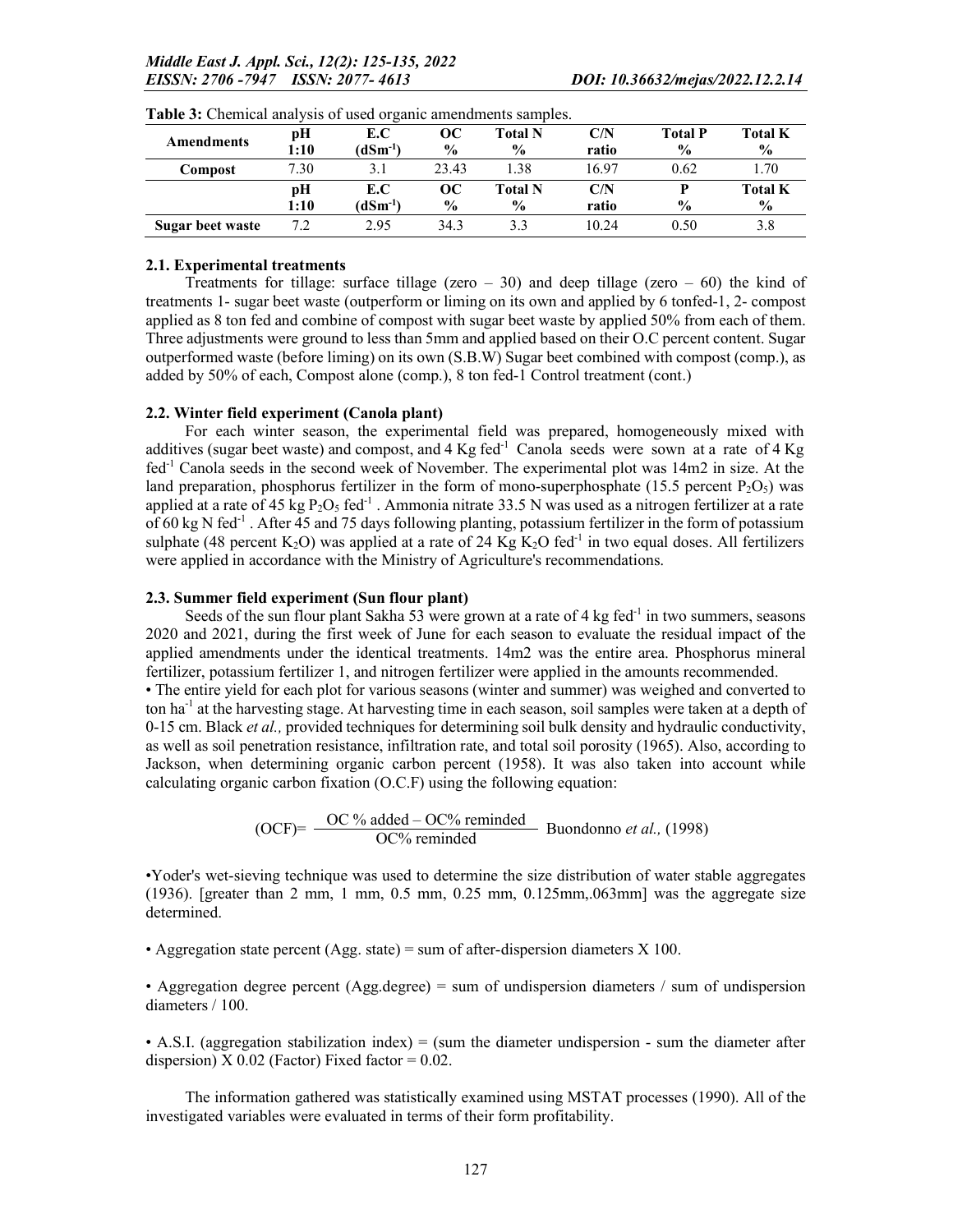#### 3. Results and Discussion

#### 3.1. Effect of different tillage and organic amendments sources on some physic - chemical properties of calcareous soil.

#### 3.1.1. Soil organic carbon S.O.C and soil organic carbon fixation O.C.F.

By measuring hydraulic conductivity (cmh<sup>-1</sup>), infiltration rate mmh<sup>-1</sup> (I.R), total porosity (E percent), and penetration resistance Unconfined compressive strength, organic amendments have been widely acknowledged as an efficient way of increasing soil hydro-physical and physic-chemical parameters (UCS ton Ft<sup>-1</sup>). Although SOC is not a real soil physical quality indicator, research has shown that it has a strong correlation with a number of soil physical qualities. However, in the current research, using organic supplements such as sugar beet waste low economic value (S.B.W) or compost (Comp) alone or in combination with sugar beet waste 50 percent and compost 50 percent boosted the SOC and, as a result, considerably altered the physical qualities.

Figure 1 depicts the influence of various organic amendments on the proportion of SOC. For two winter and summer seasons, the S.O.C percent values increased considerably when all treatments were applied, ordered in ascending sequence cont., S.B.W. Comp, and combined S.B.W with compost treatments. At the same time, using surface tillage method increased S.O.C percent values greater than performing deep tillage once, treatments for two winter and summer seasons. At the same time, the computation of O.C fixation must be given top priority due to its impact on the maintenance and sustainability of organic soil carbon (Koné, 2022) .



Fig. 1: Effect all treatments on Soil organic carbon SOC % of two years2019/ 2020 and 2020/2021 experiments.

Control = Cont. Sugar beet waste=S.B.W Compost= Comp.

L.S.D. at 5 % 0.056 e tillage L.S.D. at 5 % 0.0696 organic amendments

Fig. (2) demonstrated that applying S.B. W single or combined with compost treatments were ascertained highest value of O.C F 15.5and 17.7% in the second year for surface tillage practice, respectively.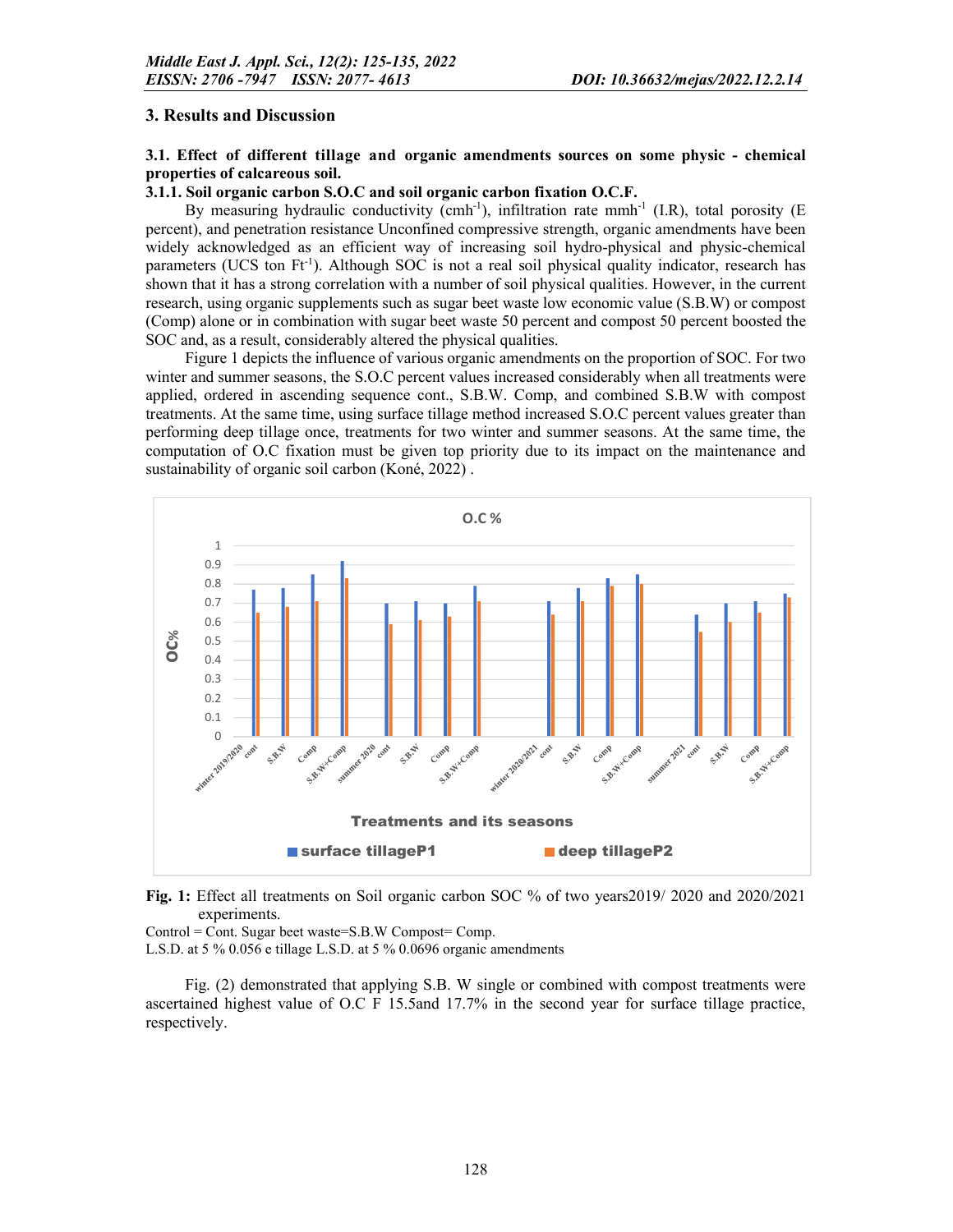

Fig. 2: Effect all treatments on Soil organic carbon OCF % of average two years 2019/ 2020 and 2020/2021 experiments.

Control = Cont. Sugar beet waste= (S.B.W) Compost= (Comp.), P1-surface till age P2 deep tillage

#### 3.2. Effect of the different treatments on soil aggregate fractions (average the two experimental seasons 2019/2020 and 2020/2021).

#### 3.2.1. Effect organic amendments sources on aggregate size distribution %.

The effect of different organic amendments sources such as sugar beet waste (S.B.W) or compost (Comp) and combinations of sugar beet waste and compost on the aggregate size distribution of calcareous soil data in Fig. (3) revealed that different organic amendments sources such as sugar beet waste (S.B.W) or compost (Comp) and combinations of sugar beet waste and compost treatments have an effect on some chemicals-physical properties. The use of organic amendments, on the other hand, dramatically enhanced aggregate size particles (Dan-Bi Lee *et al.,* 2022). While data showed that the aggregate sizes distribution to more than 2.0 S1, 2.0-1.0S2, 1.0-0.5S3, 0.5-.025S4, 0.25-0.063S5, and less than 0.063S6 mm diameters tended to increase due to the application of sugar beet waste (S.B.W) or compost (Comp) treatments, as well as a combination of sugar beet waste with and compost treatments, towards large aggregate size fractions >2mm (by percentage 4.05 percent (without any addition). Small aggregation fractions (micro aggregates) containing ancient carbon make up huge aggregation fractions (macro aggregates) (C). The macro aggregates sustaining SOM were thought to be younger and more transitory. In comparison to mineral fertilizer (NPKS and NK) or control without organic fertilizer, Yang *et al.,* (2007) found that both medium and high levels of organic fertilizer application coupled with ca enhanced the fraction of big water and dry stable aggregates ( $>2mm$ ). Also, according to Azza *et al.,* (2011), increasing the percentage of macro-aggregate and decreasing the percentage of micro-aggregate with either Blue green algae (BGA) or organic amendments may be due to the fact that these materials act as a cementing agent by releasing active organic acids and polysaccharides during the microbial decomposition of organic residues.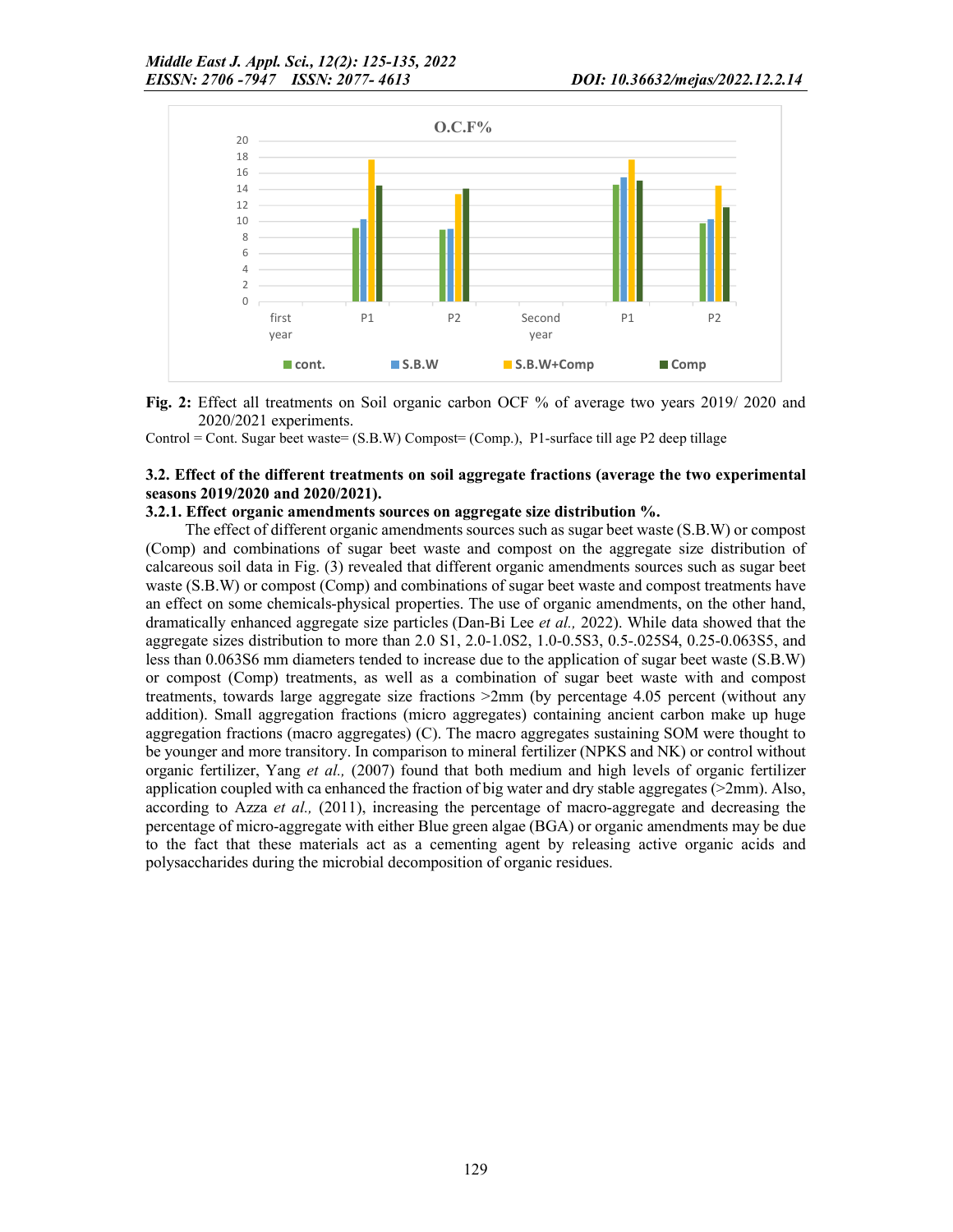

Fig. 3: Effect treatments on dry aggregation size distribution average of two years 2020and 2021 experiments.

Control = Cont Sugar beet waste= (SBW) Compost= (Comp.)

| <b>Particles size</b>     | L.S.D. 0.05 |        |  |  |  |
|---------------------------|-------------|--------|--|--|--|
|                           | D           | A      |  |  |  |
| $\geq 2mm(S1)$            | 1.11        | 1.2760 |  |  |  |
| $2-1$ mm (S2)             | 0.292       | 0.3356 |  |  |  |
| $1-0.5$ mm $(S3)$         | 0.251       | 0.2875 |  |  |  |
| $0.5 - 0.25$ mm $(S4)$    | 0.241       | 0.2816 |  |  |  |
| $0.25 - 0.125$ mm $(S5)$  | 0.23        | 0.2708 |  |  |  |
| $0.125 - 0.063$ mm $(S6)$ | 0.240       | 0.2757 |  |  |  |
| $< 0.063$ mm (S7)         | 0.0081      | 0.0110 |  |  |  |

 $p =$  irrigation intervals. A= organic amendments.

#### 3.2.2. Effect of different organic amendments sources on aggregate state and aggregate degree%.

The results in Fig. (4) also showed that all of the adjustments had an influence on the proportion of aggregation states and the degree of aggregation. Fig. (4), on the other hand, showed that the application of sugar beet waste (S.B.W) or compost (Comp) and combined sugar beet waste with compost treatment resulted in an increase in aggregation state and degree percent for both surface and deep tillage, arranged in ascending order control, S.B.W, (Comp and S.B.W) treatment, respectively. Surface tillage, on the other hand, generated greater significant values for both aggregation condition and degree than deep tillage. For both surface and deep tillage, the maximum values for aggregate state and degree owing to applying the combination treatment (Comp and S.B.W) were around 72.88 percent aggre. state, 76.6 percent aggre. degree, and 42 percent aggre.state, 47.95 aggre degree, respectively.

According to Yang *et al.,* (2007), large quantities of FYM resulted in S accumulation in bulk soil and C and S accumulation in most aggregates, although the pattern of accumulation varied depending on aggregate size and the element (C, N, and S) studied.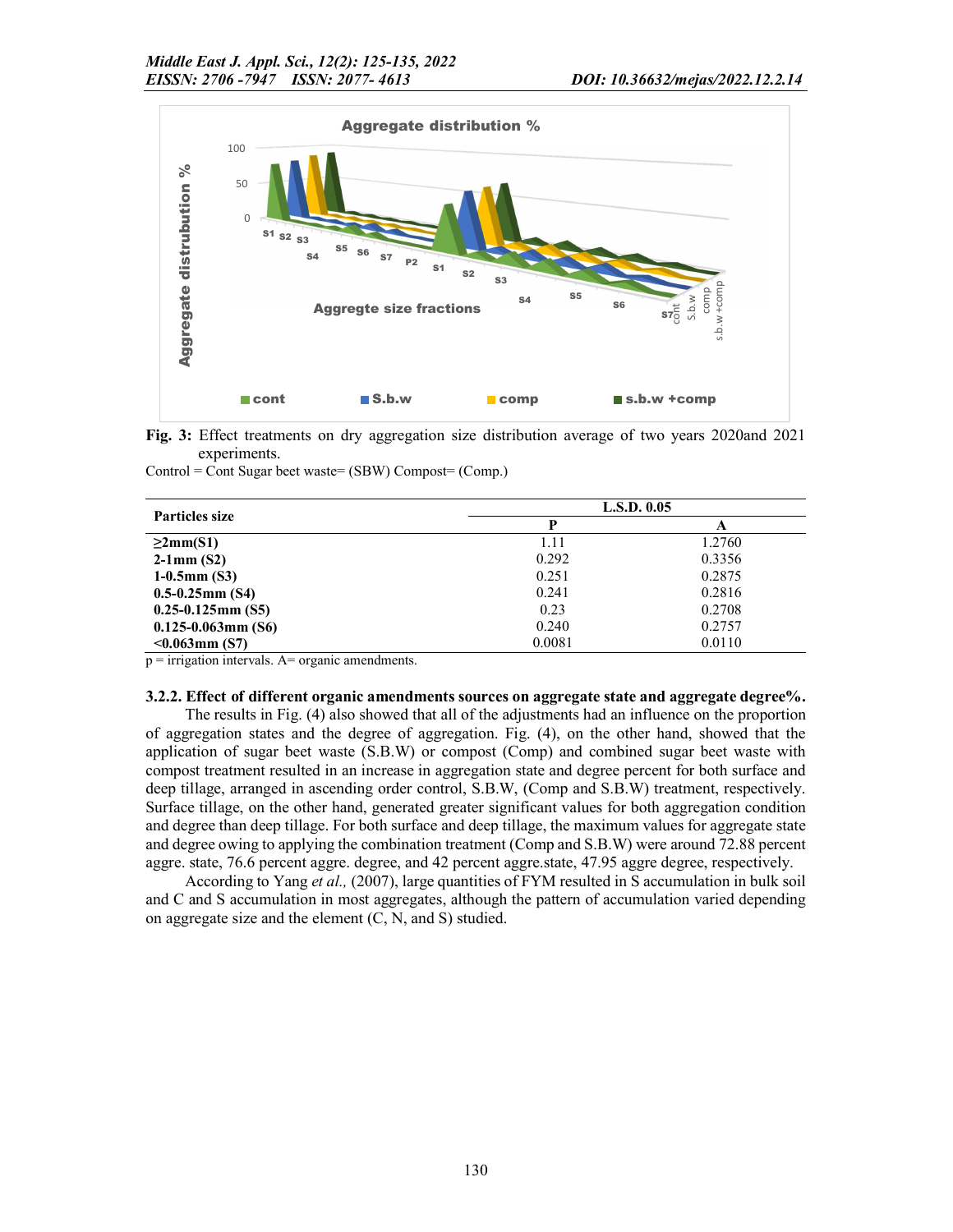

Fig. 4: Effect of Treatments on aggregation state% and aggregation degree % average of two years 2020 and 2021.

Control = Cont Sugar beet waste= (SBW) Compost= (Comp.)

|                                     | L.S.D. 0.05 |       |
|-------------------------------------|-------------|-------|
| Items                               |             | A     |
| <b>Aggregation state Agg. state</b> | 0.9231      | 1.049 |
| Aggregation degree Agg. degree      | 0.7333      | 0.901 |

#### 3.2.3. Aggregation stability index A.S.I

It's worth noting that a good aggregation index should have a value near to one Yang *et al.,* (2007). According to the data in Fig. (5), the control treatment had a low A.S.I of 0.4 and 0.39 for surface and deep tillage, respectively. Because all treatments were applied, the aggregation stability index A.S.I values were organized as control S.B.W comp (S.B.W+Comp). It is obvious that surface tillage had a greater impact on A.S.I values than deep tillage. Applied (Comp and S.B.W) treatments with surface (.82) and deep tillage0.7, respectively, had the highest mean values of A.S.I. Which were thought to be excellent A.S.I. Furthermore, there was a considerable difference between surface and deep tillage.



Fig. 5: Effect of treatments on aggregation stability index A.S.I average two years 2020 and 2021. L.S.D at  $0.05$  P (Tillage) =  $0.371$  A (amendments) =  $0.0428$ Control = Cont Sugar beet waste= (SBW) Compost= (Comp.).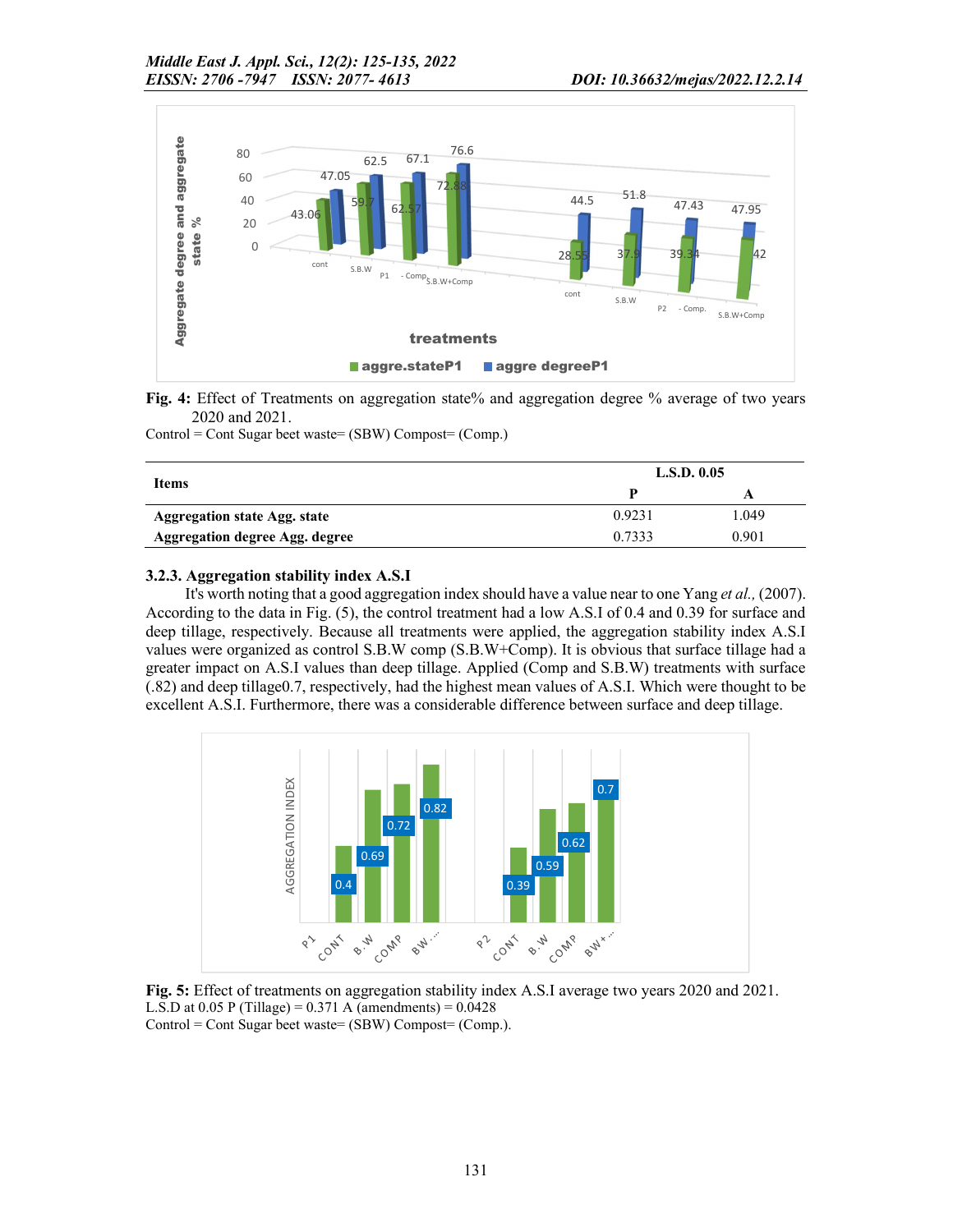#### 3.3. Effect of different tillage and organic amendments sources on soil hydro- physical properties

By measuring hydraulic conductivity (cmh<sup>-1</sup>), infiltration rate mmh<sup>-1</sup> (I.R), total porosity (E percent), and penetration resistance unconfined compressive strength, the effect of different tillage and organic amendments sources alone as sugar beet waste (S.B.W) or compost (Comp) and combinations of sugar beet waste 50 percent and compost 50 percent on some soil hydro-physical properties has been detected (UCS ton  $\mathrm{Ft}^{-1}$ ).

#### 3.3.1. Soil penetrationresistance (Unconfined compressive strength) and bulk density

Under wetting and drying circumstances, the studied soil develops a hardness layer due to its high CaCO3 concentration. The data in table (4a,4b) showed that adding organic amendments such as sugar beet waste (S.B.W.) and compost (Comp.) alone or in combination reduced the USC (ton/ft2) and Bd (gcm-3) values by about -19.54 percent P1 and -19.6 percent P2 for U.C.S, and by -19.4 percent P1 and 19.04P2 for Bd for two winter seasons 2019/2020 and 2020 For the first and second winter seasons, the treatments reduced bulk density by -2.2 percent P1 and -1.4 percent P2 and 3 percent for both P1, P2 than the control. Furthermore, as compared to the control, the bulk density values of all treatments decreased by 4% P1 and 3.4 percent P2 for an average of two summer seasons. In the second winter season, a combination of sugar beet waste 50 percent and compost 50 percent treatments with depth tillage treatment 1.29 resulted in the lowest USC and Db values. Applying sugar beet waste mixed with compost treatment under depth tillage method (P2) 2.79, 2.8 USC for two summer seasons, respectively, yielded the lowest USC value. There is no statistically significant difference between the therapies, according to the data. This outcome might be attributable to the usage of organic amendments, which reduced soil resistivity before. As organic material decomposes throughout the growing season, this material enhances the soil aggregation process, lowering penetrability resistance (Azza Ahmed *et al.,* 2013).

|                       |       |               | Surface tillage(P1) winter season |                       |            |                        |       |       |                  | Surface tillage(P1) summer season          |            | Mean  |
|-----------------------|-------|---------------|-----------------------------------|-----------------------|------------|------------------------|-------|-------|------------------|--------------------------------------------|------------|-------|
| <b>Treatments</b>     |       |               | (2019/2020) Canola                |                       |            | Mean                   |       |       | (2020) Sunflower |                                            |            |       |
|                       | Db    | Kh            | I.R                               | E %                   | <b>UCS</b> |                        | Db    | Kh    | I.R              | E%                                         | <b>UCS</b> |       |
| Cont.                 | 1.37  | 2.17          | 4.82                              | 47.31                 | 3.89       | 11.91                  | 1.37  | 2.54  | 4.87             | 47.31                                      | 3.81       | 11.98 |
| <b>S. B.W.</b>        | 1.35  | 3.42          | 6.42                              | 48.08                 | 2.91       | 12.44                  | 1.36  | 3.58  | 6.58             | 48.46                                      | 2.88       | 12.57 |
| Comp.                 | 1.33  | 3.56          | 6.53                              | 48.85                 | 2.87       | 12.62                  | 1.34  | 3.71  | 6.71             | 48.85                                      | 2.81       | 12.68 |
| $Comp. + B.W.$        | 1.31  | 3.86          | 7.14                              | 49.61                 | 2.84       | 12.95                  | 1.33  | 3.96  | 6.86             | 50.00                                      | 2.79       | 12.99 |
| Mean                  | 1.34  | 3.25          | 5.82B                             | 48.46                 | 3.13       | 12.46                  | 1.34  | 3.45  | 6.26             | 48.66                                      | 3.07       | 12.56 |
| L.S.D. at $5\%$       |       |               |                                   | $P = 0.0230$ A=0.0230 |            |                        |       |       |                  | $P^*A = 0.0515 P = 0.1000 A = 0.08 P^*A =$ |            |       |
| L.S.D. at $5%$ For    | 0.020 | 0.149         | 0.166                             | 0.396                 | 0.096      |                        | 0.031 | 0.143 | 0.114            | 0.331                                      | 0.083      |       |
| each measurement      |       |               |                                   |                       |            |                        |       |       |                  |                                            |            |       |
|                       |       |               |                                   |                       |            |                        |       |       |                  |                                            |            |       |
|                       |       |               | Depth tillage (P2) winter season  |                       |            |                        |       |       |                  | depth tillage (P2) summer season           |            |       |
| <b>Treatments</b>     |       |               | (2019/2020)                       |                       |            | Mean                   |       |       | 2020 Sunflower   |                                            |            | Mean  |
|                       | Db    | Kh            | I.R                               | E %                   | <b>UCS</b> |                        | Db    | Kh    | $_{\rm I.R}$     | $E\%$                                      | UCS        |       |
| Cont.                 | 1.38  | 2.53          | 4.88                              | 46.91                 | 3.87       | 11.91                  | 1.37  | 2.66  | 4.92             | 47.31                                      | 3.78       | 12.0  |
| Beet W.               | 1.37  | 3.49          | 6.27                              | 47.31                 | 2.88       | 12.26                  | 1.36  | 3.64  | 6.36             | 49.61                                      | 2.84       | 12.9  |
| Comp.                 | 1.35  | 3.68          | 6.69                              | 48.08                 | 2.85       | 12.53                  | 1.34  | 3.77  | 6.75             | 48.08                                      | 2.82       | 12.6  |
| $Comp. + B.W.$        | 1.33  | 3.92          | 6.87                              | 48.85                 | 2.82       | 12.76                  | 1.31  | 3.98  | 6.94             | 47.31                                      | 2.80       | 12.35 |
| Mean                  | 1.36  | 3.41          | 6.18                              | 47.79                 | 3.11       | 12.37                  | 1.35  | 3.51  | 6.24             | 48.08                                      | 3.06       | 12.5  |
| L.S.D. at $5\%$       |       | $P2 = 0.0857$ |                                   |                       |            | A=0.0766 P x A =0.1714 |       |       |                  | $P2 = 0.1438$ A=0.1286 P x A =0.2877       |            |       |
| $\%$ L.S.D. at 5 $\%$ | 0.025 | 0.082         | 0.140                             | 0.680                 | 0.130      |                        | 0.027 | 0.112 | 0.162            | 0.307                                      | 0.106      |       |

Table 4a: Effect of organic amendments on some soil hydro-physical properties in the surface layer 2019/2020 winter season / 2020 summer seasons).

Db = Soil bulk density (gcm<sup>-3</sup>); Kh = Hydraulic conductivity (cmh<sup>-1</sup>); IR = Infiltration rate (mmh<sup>-1</sup>);

 $E = \text{Total porosity } (\%)$ ; UCS = Unconfined compressive strength (ton/ft<sup>2</sup>)

Control = Cont Sugar Beet= Waste (SBW) Compost= (Comp.)

#### 3.3.2. Soil hydraulic conductivity, Infiltration rate and porosity %

Table (4a, 4b) shows that applying various organic amendments sources resulted in a progressive considerable improvement in hydraulic conductivity, infiltration rate, and soil porosity percent values. Organic amendments such as sugar beet, compost, and a combination of the two had a significant effect on each of the Kh (cmh<sup>-1</sup>), I.R(mmh<sup>-1</sup>) and porosity percent values in ascending order control treatment, sugar beet treatment, compost treatment, and a combination of the two for two winter 2019/2020 and summer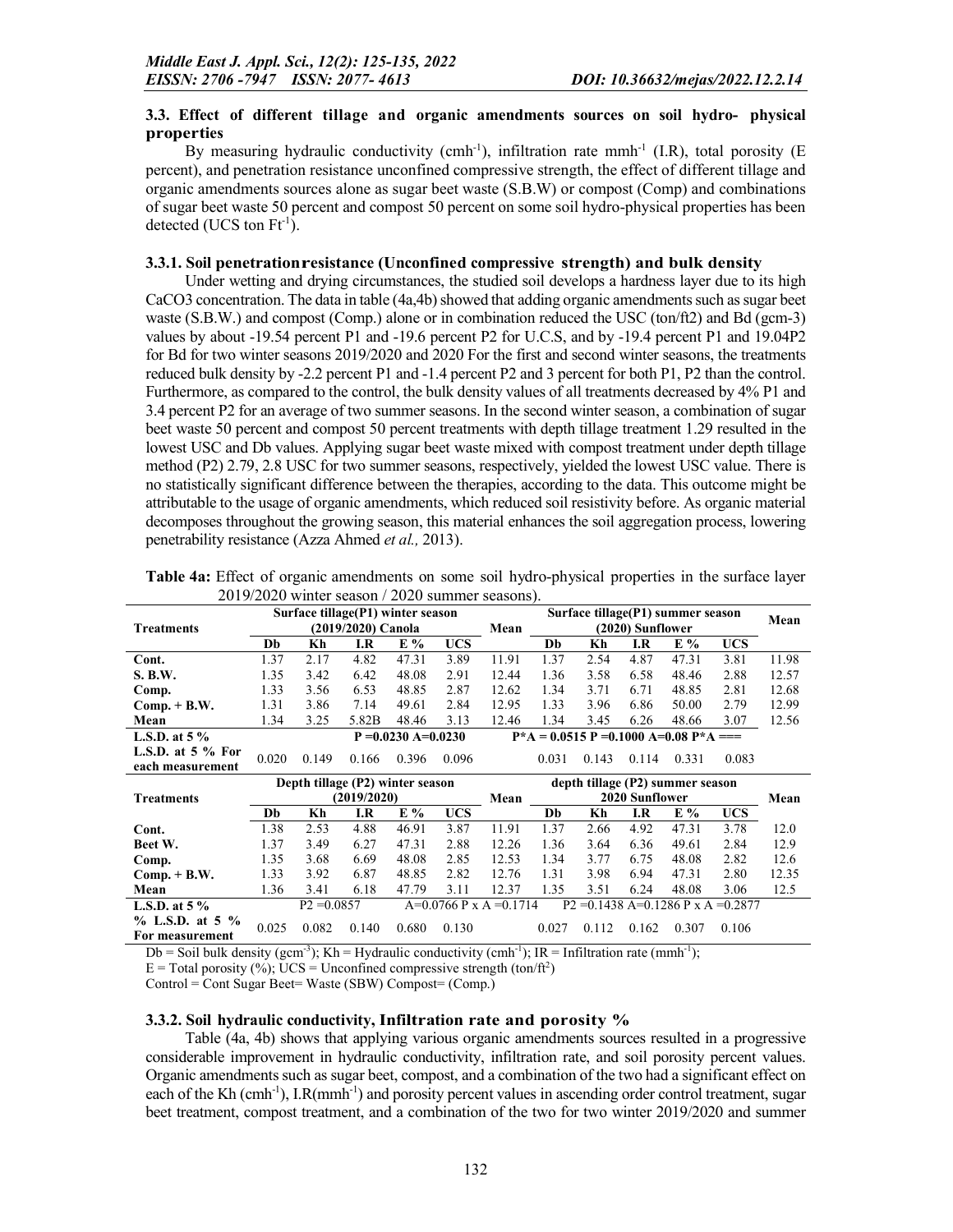2020/ 2021 seasons, respectively. For the winter seasons 2019/2020 and 2020/ 2021, the values of Kh, I.R, and porosity were considerably higher than the control by 49.77 percent P1, 34.78 percent P2 and 50.2 P1, 30.7 P2 for kh and 20.75 P1, 26.63, 26.1, 25.91P2 for IR and 2.4 P1, 1.88 P2, 2.9 P1, 3.66 P2 for E percent. The data in table (4 a, b) indicated the same pattern for all treatments over the summers of 2019 and 2021, with hydraulic conductivity, infiltration rate, and porosity percent all increasing compared to the control treatment. The application of combined sugar beet with compost treatment, on the other hand, yielded the greatest mean values for Kh (cmh<sup>-1</sup>), I.R (mmh<sup>-1</sup>) and porosity percent (3.92 P2 Kh (cmh<sup>-1</sup>), 6.94 P2 I.R (mmh<sup>-1</sup>) and 50 P2 E percent for both winter seasons. Also, the maximum mean value was remarket for 3.98 Kh (cmh-1 ), 6.98 I.R (mmh-1 ) and 51.15 porosity percent for two summer seasons, respectively, using the same treatment (sugar beet waste and composts).

|                                   | $2020/2021$ whitel season / 2021 summer season). |                                       |                      |            |                |                       |      |                                 |            |                                     |            |       |
|-----------------------------------|--------------------------------------------------|---------------------------------------|----------------------|------------|----------------|-----------------------|------|---------------------------------|------------|-------------------------------------|------------|-------|
| <b>Treatments</b>                 |                                                  | Surface tillage (P1) Canola 2020/2021 |                      |            |                |                       |      |                                 |            | Surface tillage (P1) Sunflower 2021 |            |       |
|                                   | Db                                               | Kh                                    | I.R                  | $E\%$      | <b>UCS</b>     | Mean                  | Db   | Kh                              | I.R        | $E\%$                               | <b>UCS</b> | Mean  |
| Cont.                             | 1.38                                             | 2.21                                  | 4.98                 | 46.91      | 3.84           | 11.86                 | 1.37 | 2.27                            | 5.14       | 47.31                               | 3.82       | 11.98 |
| Beet W.                           | 1.36                                             | 3.50                                  | 6.58                 | 47.69      | 2.98           | 12.42                 | 1.32 | 3.72                            | 6.72       | 48.46                               | 2.83       | 12.76 |
| Comp.                             | 1.34                                             | 3.68                                  | 6.67                 | 48.46      | 2.96           | 12.62                 | 1.34 | 3.58                            | 6.63       | 49.23                               | 2.86       | 13.14 |
| $Comp. + B.W.$                    | 1.30                                             | 3.89                                  | 6.88                 | 50.00      | 2.90           | 12.99                 | 1.28 | 3.90                            | 6.97       | 50.77                               | 2.80       | 12.57 |
| Mean                              | 1.35                                             | 3.32                                  | 6.28                 | 48.27      | 3.17           | 12.47                 | 1.33 | 3.37                            | 6.37       | 48.94                               | 3.08       | 12.61 |
| L.S.D. at $5\%$                   |                                                  |                                       | $P = 0.179$ A=0.1601 |            | $P \times A =$ | $P = 0.1065$          |      |                                 | $A=0.0953$ | $P \times A = 0.2130$               |            |       |
| <b>Treatments</b>                 |                                                  | Depth tillage (P2) Canola 2020/2021   |                      |            |                |                       |      |                                 |            | Depth tillage (P2) Sunflower 2021   |            |       |
|                                   | Db                                               | Kh                                    | $_{I.R}$             | $E\%$      | <b>UCS</b>     | Mean                  | Db   | Kh                              | I.R        | $E\%$                               | <b>UCS</b> | Mean  |
| Cont.                             | 1.38                                             | 2.60                                  | 4.94                 | 47.31      | 3.79           | 11.99                 | 1.36 | 2.62                            | 4.95       | 47.31                               | 3.75       | 11.99 |
| Beet W.                           | 1.36                                             | 3.50                                  | 6.31                 | 48.85      | 2.91           | 12.59                 | 1.29 | 3.49                            | 6.22       | 49.61                               | 2.89       | 12.74 |
| Comp.                             | 1.31                                             | 3.61                                  | 6.74                 | 49.61      | 2.86           | 12.82                 | 1.27 | 3.74                            | 6.57       | 50.38                               | 2.87       | 13.0  |
| $Comp. + B.W.$                    | 1.29                                             | 3.89                                  | 6.92                 | 50.38      | 2.94           | 13.08                 | 1.31 | 3.93                            | 6.98       | 51.15                               | 2.82       | 13.44 |
| Mean                              | 1.3                                              | 3.4                                   | 6.22                 | 49.04      | 3.13           | 12.6                  | 1.31 | 3.45                            | 6.23       | 49.61                               | 3.08       | 12.94 |
| L.S.D. at $5\%$                   |                                                  | $P = 0.0931$                          |                      | $A=0.0833$ |                | $P \times A = 0.1863$ |      | $P=0.1126$ A=0.1007 P xA=0.2252 |            |                                     |            |       |
| L.S.D. at $5%$ For<br>measurement | 0.092                                            | 0.115                                 | 0.197                | 0.530      | 0.05           |                       | 0.05 | 0.221                           | 0.262      | 0.453                               | 0.213      |       |

| Table 4b: Effect of organic amendments on some soil hydro-physical properties in the surface layer |  |
|----------------------------------------------------------------------------------------------------|--|
| $2020/2021$ winter season / 2021 summer season).                                                   |  |

Db = Soil bulk density (gcm<sup>-3</sup>); Kh = Hydraulic conductivity (cmh<sup>-1</sup>); IR = Infiltration rate (mmh<sup>-1</sup>); E = Total porosity  $(\%)$ ; UCS = Unconfined compressive strength  $(ton/ft^2)$  Control = Cont Sugar Beet= Waste (SBW) Compost= (Comp.)

## 3.3.3. Effect of different tillage and organic amendments sources on yield tonfed<sup>-1</sup> and relative increasing yield% for both canola and sunflower plant average two winter and summer seasons.

Table (5) also revealed that the highest grain yields of canola and sunflower plants were obtained with the treatment of sugar beet waste combined with compost by applying both surface and deep tillage, yielding 1.19 P1,  $0.981P2$  ton fed<sup>-1</sup> of canola plant and 1.56, 1.51 for sunflower plant, respectively, with the difference between surface and deep tillage being significant.

Table 5: Effect of different organic amendments sources on yield tonfed<sup>-1</sup> and relative increasing yield % with surface and deep tillage practices for Canola and sun flower plants average two winter

|                   | and summer seasons.                                                        |                   |                             |                              |                             |                                                |                             |                   |
|-------------------|----------------------------------------------------------------------------|-------------------|-----------------------------|------------------------------|-----------------------------|------------------------------------------------|-----------------------------|-------------------|
|                   | Average two winter<br>seasons years<br>R.I.Y<br>2019/2020 and<br>2020/2021 |                   |                             | R.I.Y                        |                             | Average two summer<br>seasons<br>2019 and 2020 | R.I.Y                       | R.I.Y             |
| <b>Treatments</b> | <b>Surface</b><br>tillageP1                                                | Deep<br>tillageP2 | <b>Surface</b><br>tillageP1 | Deep<br>tillage<br><b>P2</b> | <b>Surface</b><br>tillageP1 | Deep tillage<br><b>P2</b>                      | <b>Surface</b><br>tillageP1 | Deep<br>tillageP2 |
|                   | Grain                                                                      | Grain             |                             |                              | <b>Grain Yield</b>          | <b>Grain Yield</b>                             |                             |                   |
|                   | <b>Yield of</b>                                                            | <b>Yield of</b>   |                             |                              | of                          | of                                             |                             |                   |
|                   | Canola                                                                     | canola            |                             |                              | sunflower                   | sunflower                                      |                             |                   |
|                   | $tonfed^{-1}$                                                              | $tonfed^{-1}$     |                             |                              | ton $-1$                    | ton $-1$                                       |                             |                   |
| Control           | 0.768                                                                      | 0.701             |                             |                              | 1.3                         | 1.28                                           |                             |                   |
| S.B.W             | 0.934                                                                      | 0.817             | 21.61                       | 16.54                        | 1.41                        | 1.36                                           | 8.46                        | 6.25              |
| Comp              | 0.968                                                                      | 0.880             | 26.04                       | 25.53                        | 1.53                        | 1.48                                           | 17.69                       | 15.62             |
| $S.B.W+$<br>Comps | 1.19                                                                       | 0.981             | 54.94                       | 39.94                        | 1.56                        | 1.51                                           | 20.0                        | 17.97             |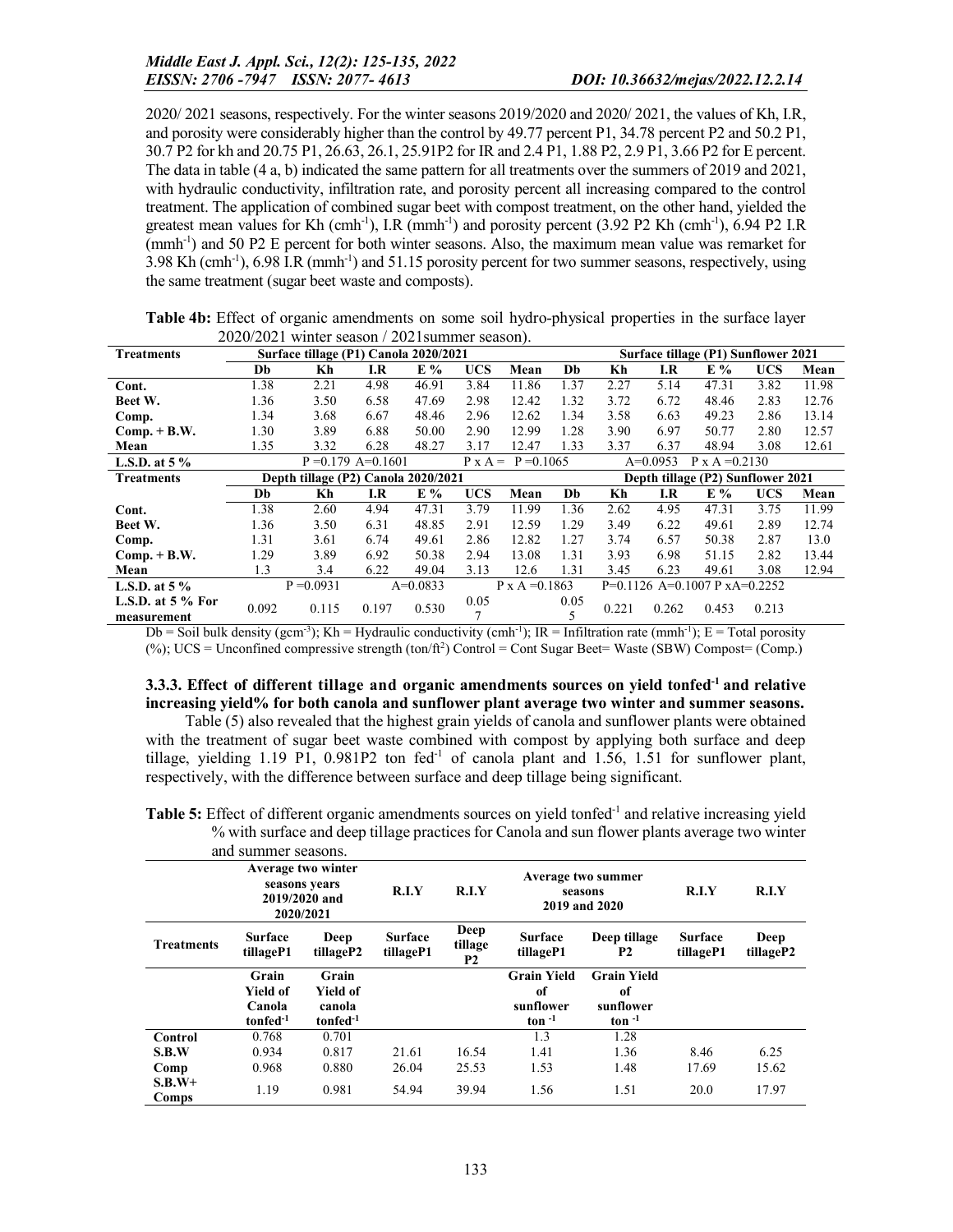The maximum relative increasing yield (RIY) of canola and sunflower plants was also achieved by using the same treatments, which were 54.94, 20.0, and 54.94, respectively, during the winter and summer seasons of surface tillage. This might be attributed to an increase in the number of macro and micronutrients on the top layer. For both surface and deep tillage, however, both S.B.W and Comp treatments, either alone or in combination, resulted in a substantial increase in RIY compared to the control (Rigon *et al.,* 2018)

## Conclusion

This paper describes a two-year field experiment that looked at the influence of various tillage techniques and organic additions of low economic value on soil physical, hydraulic, and chemical characteristics, as well as yield. By measuring hydraulic conductivity (cmh<sup>-1</sup>), infiltration rate mmh<sup>-1</sup> (I.R), total porosity (E% percent), bulk density, and penetration resistance, both surface tillage and organic additions had favorable impacts on soil hydro-physical and physic-chemical parameters. Aggregation and unconfined compressive strength (UCS ton  $Ft^{-1}$ ) they boosted grain production for both canola and sun flower plants, and the total results were equivalent under surface and deep tillage. As a result, in calcareous soil, both surface and deep tillage have the potential to boost production. However, in order to enhance yield and water utilization, the impact of organic amendments with low economic value on economic and ecological issues should be addressed

## Reference

- Awaad, M.S., Azza A. Rashad and M.A. Bayoumi 2009 Effect of Farmyard Manure Combined with Some Phosphate Sources on the Productivity of Canola Plants Grown on a Sandy Soil. Research Journal of Agriculture and Biological Sciences, 5(6): 1176-1181.
- Azza, R. Ahmed, 2013. Study Influence of Elemental Sulpher Compared with Foliar Spray Fertilizers on Productivity and Maintenance Calcareous Soil. Nature and science, 11(3).
- Azza, R.A., M.A. Bayoumi, H.M. Khalil and M.S. Awaad, 2011. Role of bio and organic fertilization on sustaining nitrogen requirements for rice production. J. Soil. sci., Mansoura Univ., 1: 43-57.
- Azza, R. Ahmed, 2018. An attempt for ameliorating the calcareous soil behaviour and its productivity Nature and Science, 16(8).
- Black, C.A., D.D. Evans, L.E. Ensminger, L.L. White, and F.E. Clark, 1965. Methods of soil Analysis. Amer. Soc. Agron. Inc., Pub., Madison, Wisc., USA.
- Buondonno, A., C. Buondonno, E. Coppola, M.M. El Fouly, G. Randazzio and Rashad Azza Ahmed, 1998. Rehabilitation of two soils from Mediterranean environment by natural or recycled organic substances. Proc. 16th World Congress of Soils Science, France ISSS- AISS-IBG- SICS, Cirad 1998 Symp. 40, Reg. 649, CD-ROM.
- Dan-Bi Lee, Y. B. Lee and Kye-Hoon Kim, 2022. Short-Term Responses of Soil Organic Carbon Pool and Crop Performance to Different Fertilizer Applications Agronomy 2022, 12, 1106. https://doi.org/10.3390/agronomy120 .
- Hélène, B., G. Jérôme and B.L. Nicolas, 2017. The sunflower genome provides insights into oil metabolism, flowering and Asteri evolution Nature, 546: 148–152.
- Klute, T., 1965. Laboratory measurement of hydrolic conductivity of saturated soils. https://doi.org/10.2134/agronmonogr9.1.c13.
- Koné, A.W., 2022. Soil organic carbon storage and contribution of management strategies to the "4 per 1000" target in a wet savanna, Côte d'Ivoire. Regional Environmental Change 22:4. https://doi.org/10.1007/s10113-021-01861-4.
- MSTAT-C., 1990. Micro Computer Statistical Program for Experimental Design and Analysis. Russell Freed (Ed.), MSTAT/Michigan State University, East Lansing MI.
- Rauf, S., N. Jamil, S.A. Tariq, M. Khan, M. Kausar, and Y. Kaya, 2017. "Progress in modification of sunflower oil to expand its industrial value J Sci Food Agric. 2017 May ;97(7):1997-2006. doi: 10.1002/jsfa.8214. Epub 2017 Feb 15..